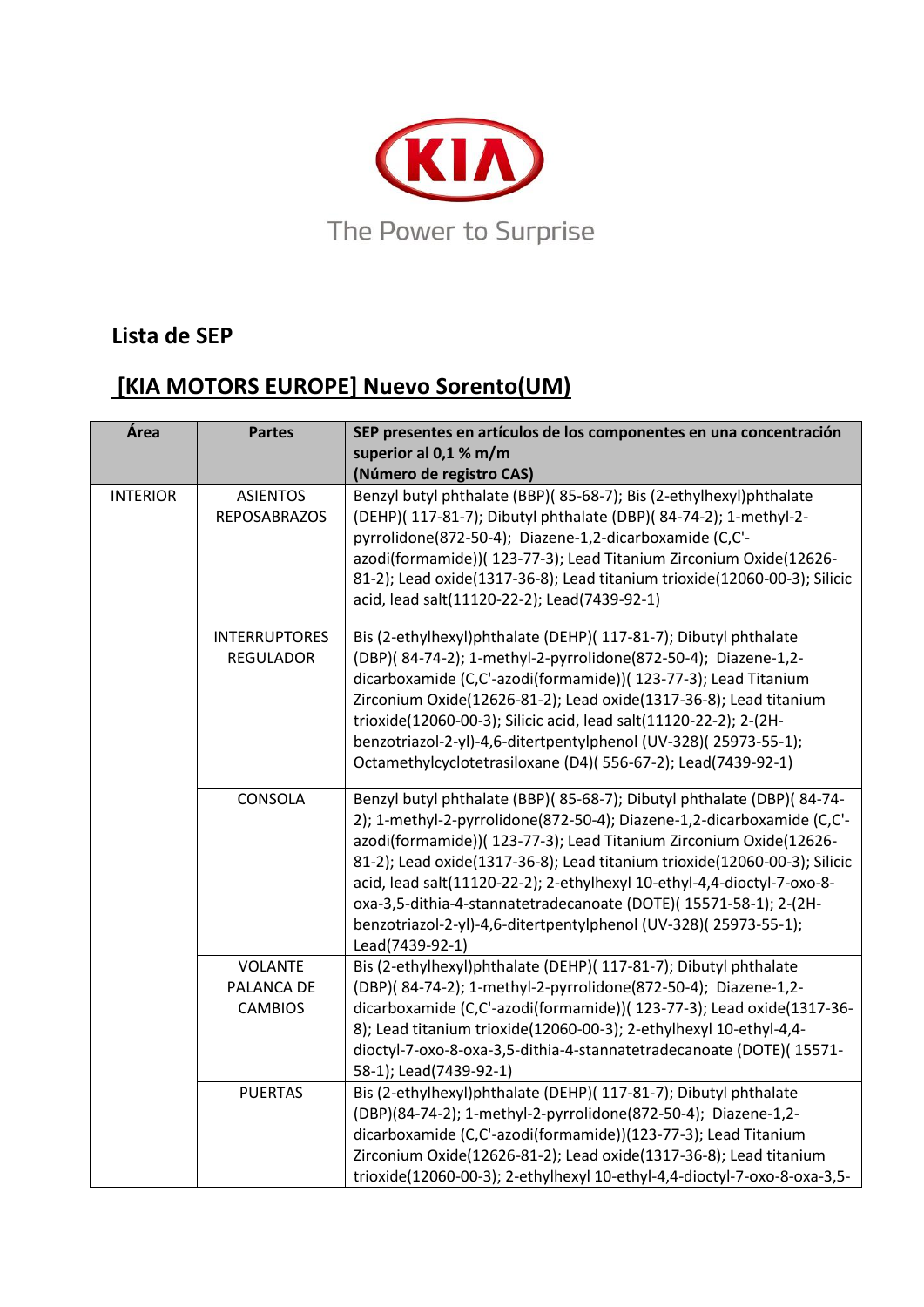|                   |                                     | dithia-4-stannatetradecanoate (DOTE)(15571-58-1); 2-(2H-benzotriazol-<br>2-yl)-4,6-ditertpentylphenol (UV-328)(25973-55-1);                                                                                                                                                                                                                                                                                                                                                                                                                                                                                                          |
|-------------------|-------------------------------------|--------------------------------------------------------------------------------------------------------------------------------------------------------------------------------------------------------------------------------------------------------------------------------------------------------------------------------------------------------------------------------------------------------------------------------------------------------------------------------------------------------------------------------------------------------------------------------------------------------------------------------------|
|                   |                                     | Octamethylcyclotetrasiloxane (D4)(556-67-2); Lead(7439-92-1)                                                                                                                                                                                                                                                                                                                                                                                                                                                                                                                                                                         |
|                   | SALPICADERO                         | Bis (2-ethylhexyl)phthalate (DEHP)(117-81-7); Dibutyl phthalate<br>(DBP)(84-74-2); 1-methyl-2-pyrrolidone(872-50-4); Lead Titanium<br>Zirconium Oxide(12626-81-2); Lead oxide(1317-36-8); Lead titanium<br>trioxide(12060-00-3); Silicic acid, lead salt(11120-22-2); 2-ethylhexyl 10-<br>ethyl-4,4-dioctyl-7-oxo-8-oxa-3,5-dithia-4-stannatetradecanoate                                                                                                                                                                                                                                                                            |
|                   | <b>CINTURONES</b>                   | (DOTE)(15571-58-1); Lead(7439-92-1)<br>Bis (2-ethylhexyl)phthalate (DEHP)(117-81-7); Dibutyl phthalate                                                                                                                                                                                                                                                                                                                                                                                                                                                                                                                               |
|                   | Υ                                   | (DBP)(84-74-2); 1-methyl-2-pyrrolidone(872-50-4); Diazene-1,2-                                                                                                                                                                                                                                                                                                                                                                                                                                                                                                                                                                       |
|                   | <b>PRETENSORES</b>                  | dicarboxamide (C,C'-azodi(formamide))(123-77-3); Lead oxide(1317-36-<br>8); Lead titanium trioxide(12060-00-3); Octamethylcyclotetrasiloxane<br>(D4)(556-67-2); Lead(7439-92-1)                                                                                                                                                                                                                                                                                                                                                                                                                                                      |
|                   | <b>OTROS</b>                        | Bis (2-ethylhexyl)phthalate (DEHP)( 117-81-7); Dibutyl phthalate<br>(DBP)(84-74-2); 1-methyl-2-pyrrolidone(872-50-4); Diazene-1,2-<br>dicarboxamide (C,C'-azodi(formamide))( 123-77-3); Lead Titanium<br>Zirconium Oxide(12626-81-2); Lead oxide(1317-36-8); Lead titanium<br>trioxide(12060-00-3); Silicic acid, lead salt(11120-22-2); 2-ethylhexyl 10-<br>ethyl-4,4-dioctyl-7-oxo-8-oxa-3,5-dithia-4-stannatetradecanoate<br>(DOTE)(15571-58-1); 2-(2H-benzotriazol-2-yl)-4,6-ditertpentylphenol<br>(UV-328)(25973-55-1); Octamethylcyclotetrasiloxane (D4)(556-67-2);<br>Lead(7439-92-1); Tris(nonylphenyl)phosphite(26523-78-4) |
| <b>MOTOR</b>      | CALEFACCIÓN                         | Bis (2-ethylhexyl)phthalate (DEHP)( 117-81-7); Dibutyl phthalate                                                                                                                                                                                                                                                                                                                                                                                                                                                                                                                                                                     |
| <b>HABITÁCULO</b> | Υ                                   | (DBP)(84-74-2); 1-methyl-2-pyrrolidone(872-50-4); Diazene-1,2-                                                                                                                                                                                                                                                                                                                                                                                                                                                                                                                                                                       |
|                   | <b>AIRE</b><br><b>ACONDICIONADO</b> | dicarboxamide (C,C'-azodi(formamide))( 123-77-3); Lead oxide(1317-36-<br>8); Lead titanium trioxide(12060-00-3); 2-ethylhexyl 10-ethyl-4,4-<br>dioctyl-7-oxo-8-oxa-3,5-dithia-4-stannatetradecanoate (DOTE)(15571-                                                                                                                                                                                                                                                                                                                                                                                                                   |
|                   | <b>ARNÉS DE</b>                     | 58-1); Octamethylcyclotetrasiloxane (D4)(556-67-2)<br>Bis (2-ethylhexyl)phthalate (DEHP)(117-81-7); Diazene-1,2-                                                                                                                                                                                                                                                                                                                                                                                                                                                                                                                     |
|                   | <b>CABLEADO</b>                     | dicarboxamide (C,C'-azodi(formamide))(123-77-3); Lead Titanium<br>Zirconium Oxide(12626-81-2); Lead oxide(1317-36-8);<br>Octamethylcyclotetrasiloxane (D4)(556-67-2)                                                                                                                                                                                                                                                                                                                                                                                                                                                                 |
|                   | <b>MOTOR</b><br>TRANSMISIÓN         | Benzyl butyl phthalate (BBP)(85-68-7); Bis (2-ethylhexyl)phthalate<br>(DEHP)(117-81-7); Dibutyl phthalate (DBP)(84-74-2); Diazene-1,2-<br>dicarboxamide (C,C'-azodi(formamide))(123-77-3); Lead Titanium<br>Zirconium Oxide(12626-81-2); Lead oxide(1317-36-8); Lead titanium<br>trioxide(12060-00-3); Octamethylcyclotetrasiloxane (D4)(556-67-2);<br>Decamethylcyclopentasiloxane (D5)(541-02-6);<br>Tris(nonylphenyl)phosphite(26523-78-4)                                                                                                                                                                                        |
|                   | <b>OTROS</b>                        | Bis (2-ethylhexyl)phthalate (DEHP)( 117-81-7); Dibutyl phthalate<br>(DBP)(84-74-2); 1-methyl-2-pyrrolidone(872-50-4); Diazene-1,2-<br>dicarboxamide (C,C'-azodi(formamide))( 123-77-3); Lead Titanium<br>Zirconium Oxide(12626-81-2); Lead oxide(1317-36-8); Lead titanium<br>trioxide(12060-00-3); Silicic acid, lead salt(11120-22-2);<br>Octamethylcyclotetrasiloxane (D4)(556-67-2);<br>Decamethylcyclopentasiloxane (D5)(541-02-6); Lead(7439-92-1);<br>Ethylenediamine (EDA)(107-15-3)                                                                                                                                         |
| CARROCERÍA        | LUNA                                | Bis (2-ethylhexyl)phthalate (DEHP)( 117-81-7); 1-methyl-2-<br>pyrrolidone(872-50-4); Diazene-1,2-dicarboxamide (C,C'-                                                                                                                                                                                                                                                                                                                                                                                                                                                                                                                |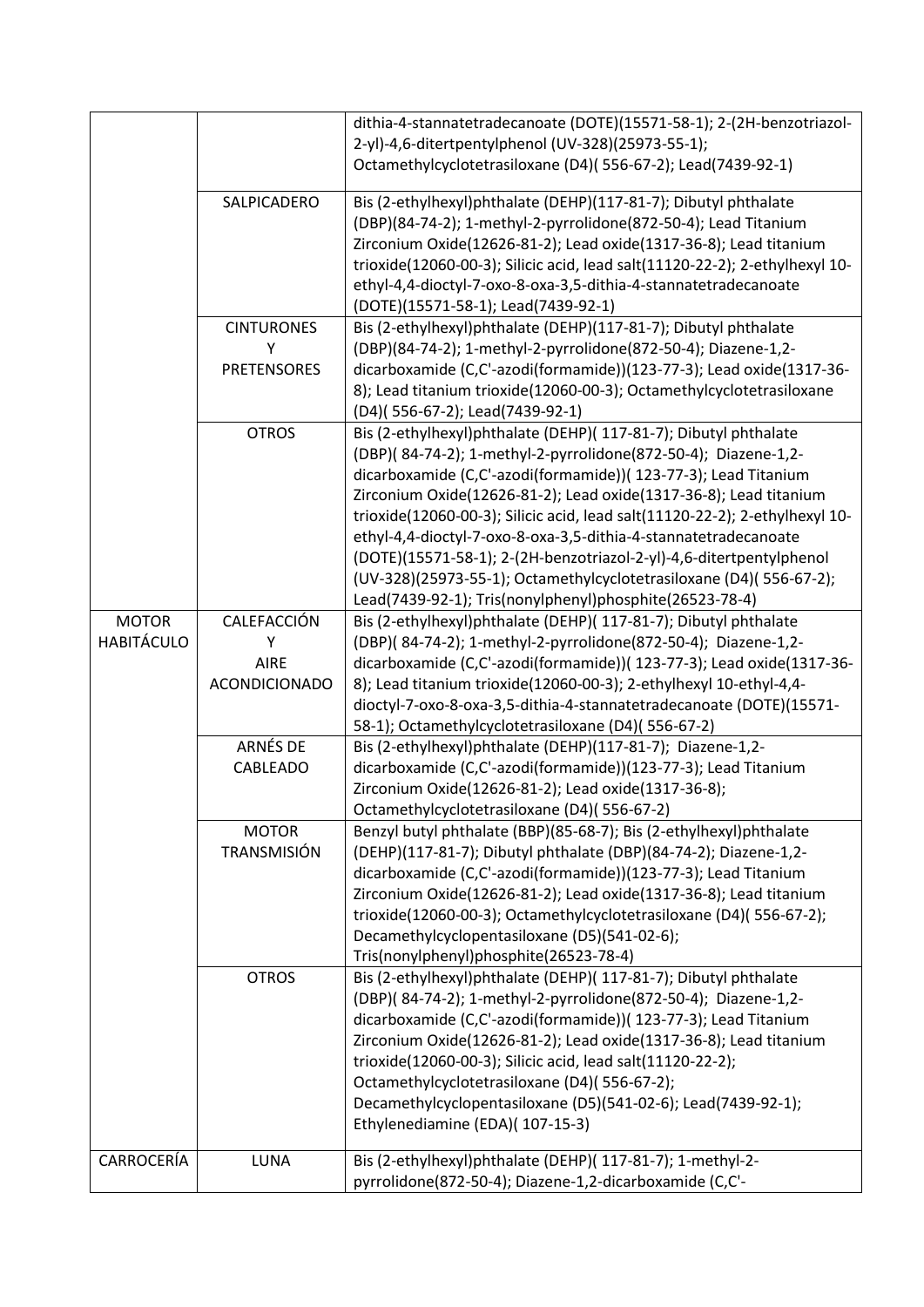| azodi(formamide))( 123-77-3); Lead Titanium Zirconium Oxide(12626-        |
|---------------------------------------------------------------------------|
| 81-2); Lead oxide(1317-36-8); Lead titanium trioxide(12060-00-3)          |
| Bis (2-ethylhexyl)phthalate (DEHP)( 117-81-7); 1-methyl-2-                |
| pyrrolidone(872-50-4); Diazene-1,2-dicarboxamide (C,C'-                   |
| azodi(formamide))( 123-77-3); Lead Titanium Zirconium Oxide(12626-        |
| 81-2); Lead oxide(1317-36-8); Lead titanium trioxide(12060-00-3); Silicic |
| acid, lead salt(11120-22-2); 2-ethylhexyl 10-ethyl-4,4-dioctyl-7-oxo-8-   |
| oxa-3,5-dithia-4-stannatetradecanoate (DOTE)(15571-58-1);                 |
| Octamethylcyclotetrasiloxane (D4)(556-67-2); Lead(7439-92-1);             |
| Dicyclohexyl phthalate (DCHP)(84-61-7)                                    |
|                                                                           |
| Bis (2-ethylhexyl)phthalate (DEHP)(117-81-7); Diazene-1,2-                |
| dicarboxamide (C,C'-azodi(formamide))(123-77-3); Lead Titanium            |
| Zirconium Oxide(12626-81-2); Lead oxide(1317-36-8); Lead titanium         |
| trioxide(12060-00-3); Silicic acid, lead salt(11120-22-2); 2-(2H-         |
| benzotriazol-2-yl)-4,6-ditertpentylphenol (UV-328)(25973-55-1);           |
| Octamethylcyclotetrasiloxane (D4)(556-67-2); Lead(7439-92-1)              |
| Aluminosilicate Refractory Ceramic Fibres( 142844-00-6); Bis (2-          |
| ethylhexyl)phthalate (DEHP)(117-81-7); Dibutyl phthalate (DBP)(84-74-     |
| 2); 1-methyl-2-pyrrolidone(872-50-4); Diazene-1,2-dicarboxamide (C,C'-    |
| azodi(formamide))(123-77-3); Lead Titanium Zirconium Oxide(12626-         |
| 81-2); Lead oxide(1317-36-8); Lead titanium trioxide(12060-00-3); Silicic |
| acid, lead salt(11120-22-2); 2-ethylhexyl 10-ethyl-4,4-dioctyl-7-oxo-8-   |
| oxa-3,5-dithia-4-stannatetradecanoate (DOTE)(15571-58-1); 2-(2H-          |
| benzotriazol-2-yl)-4,6-ditertpentylphenol (UV-328)(25973-55-1);           |
| Octamethylcyclotetrasiloxane (D4)(556-67-2); Lead(7439-92-1); 2-          |
| Methylimidazole(693-98-1)                                                 |
|                                                                           |

No se requiere información específica de uso seguro. Seguir la Información General de Uso Seguro para Artículos.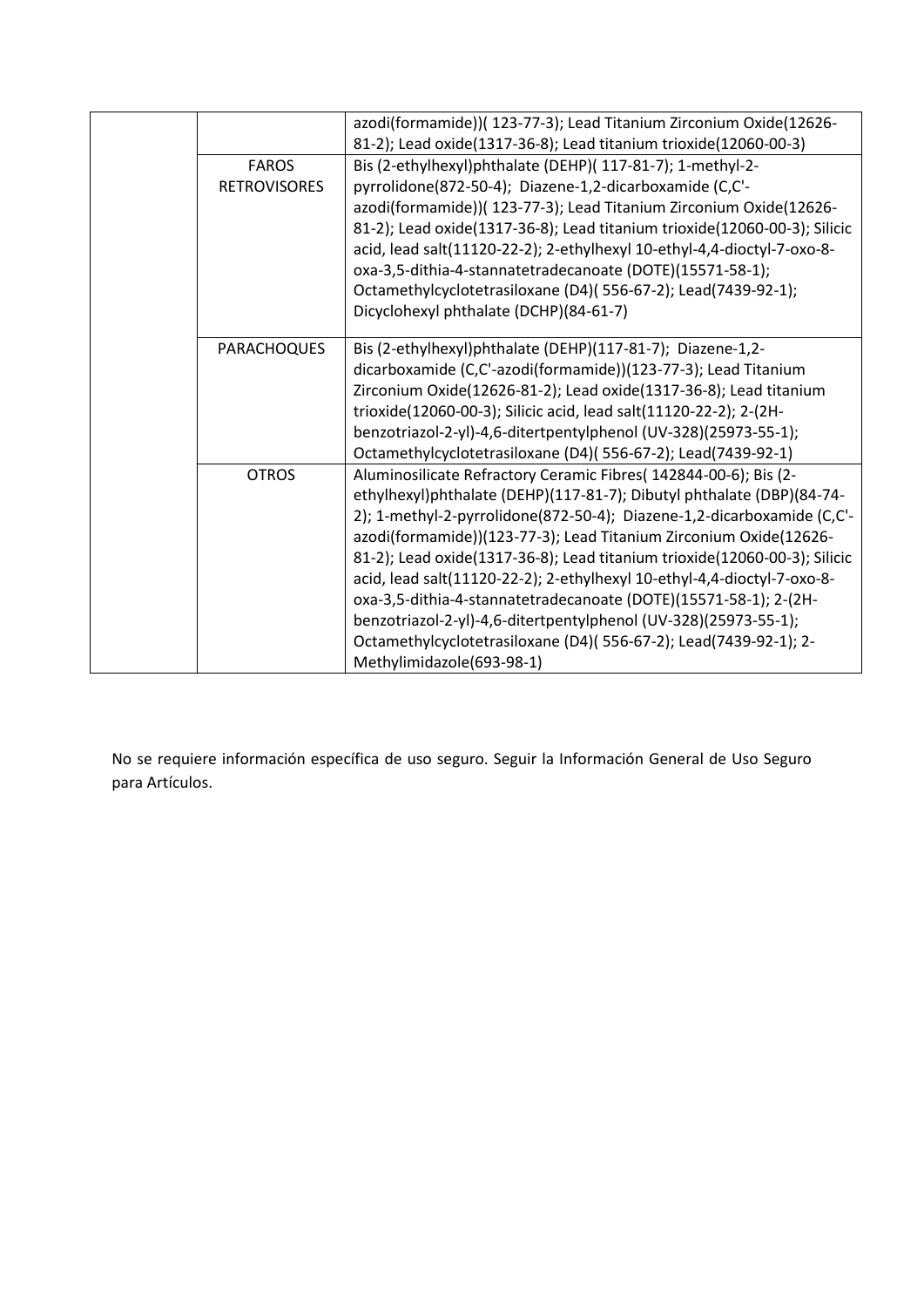

### **SVHC List**

# **[KIA MOTORS EUROPE] Sorento(MQ4)**

| <b>Area</b>     | <b>Parts</b>                                     | SVHCs present in component articles at greater than 0.1% w/w                                                                                                                                                                                                                                                                                                                                                                                                                                                                            |
|-----------------|--------------------------------------------------|-----------------------------------------------------------------------------------------------------------------------------------------------------------------------------------------------------------------------------------------------------------------------------------------------------------------------------------------------------------------------------------------------------------------------------------------------------------------------------------------------------------------------------------------|
|                 |                                                  | (CAS No)                                                                                                                                                                                                                                                                                                                                                                                                                                                                                                                                |
| <b>INTERIOR</b> | <b>SEAT</b><br><b>ARM REST</b>                   | Benzyl butyl phthalate (BBP)(85-68-7); Bis (2-ethylhexyl)phthalate<br>(DEHP)( 117-81-7); Dibutyl phthalate (DBP)( 84-74-2); 1-methyl-2-<br>pyrrolidone(872-50-4); Decabromodiphenyl ether (Deca BDE)(1163-19-<br>5); Diazene-1,2-dicarboxamide (C,C'-azodi(formamide))( 123-77-3); Lead<br>Titanium Zirconium Oxide(12626-81-2); Lead oxide(1317-36-8); Lead<br>titanium trioxide(12060-00-3); Silicic acid, lead salt(11120-22-2);<br>Lead(7439-92-1)                                                                                  |
|                 | <b>SWITCHES</b><br><b>CONTROLLER</b>             | Bis (2-ethylhexyl)phthalate (DEHP)( 117-81-7); Dibutyl phthalate<br>(DBP)(84-74-2); 1-methyl-2-pyrrolidone(872-50-4); Decabromodiphenyl<br>ether (Deca BDE)( 1163-19-5); Diazene-1,2-dicarboxamide (C,C'-<br>azodi(formamide))( 123-77-3); Lead Titanium Zirconium Oxide(12626-<br>81-2); Lead oxide(1317-36-8); Lead titanium trioxide(12060-00-3); Silicic<br>acid, lead salt(11120-22-2); 2-(2H-benzotriazol-2-yl)-4,6-<br>ditertpentylphenol (UV-328)(25973-55-1);<br>Octamethylcyclotetrasiloxane (D4)(556-67-2); Lead(7439-92-1)  |
|                 | CONSOLE                                          | Benzyl butyl phthalate (BBP)(85-68-7); Dibutyl phthalate (DBP)(84-74-<br>2); 1-methyl-2-pyrrolidone(872-50-4); Diazene-1,2-dicarboxamide (C,C'-<br>azodi(formamide))( 123-77-3); Lead Titanium Zirconium Oxide(12626-<br>81-2); Lead oxide(1317-36-8); Lead titanium trioxide(12060-00-3); Silicic<br>acid, lead salt(11120-22-2); 2-ethylhexyl 10-ethyl-4,4-dioctyl-7-oxo-8-<br>oxa-3,5-dithia-4-stannatetradecanoate (DOTE)(15571-58-1); 2-(2H-<br>benzotriazol-2-yl)-4,6-ditertpentylphenol (UV-328)(25973-55-1);<br>Lead(7439-92-1) |
|                 | <b>STEERING WHEEL</b><br><b>GEAR SHIFT LEVER</b> | Bis (2-ethylhexyl)phthalate (DEHP)( 117-81-7); Dibutyl phthalate<br>(DBP)(84-74-2); 1-methyl-2-pyrrolidone(872-50-4); Decabromodiphenyl<br>ether (Deca BDE)( 1163-19-5); Diazene-1,2-dicarboxamide (C,C'-<br>azodi(formamide))( 123-77-3); Lead oxide(1317-36-8); Lead titanium<br>trioxide(12060-00-3); 2-ethylhexyl 10-ethyl-4,4-dioctyl-7-oxo-8-oxa-3,5-<br>dithia-4-stannatetradecanoate (DOTE)(15571-58-1); Lead(7439-92-1)                                                                                                        |
|                 | <b>DOOR</b>                                      | Bis (2-ethylhexyl)phthalate (DEHP)( 117-81-7); Dibutyl phthalate<br>(DBP)(84-74-2); 1-methyl-2-pyrrolidone(872-50-4); Decabromodiphenyl<br>ether (Deca BDE)(1163-19-5); Diazene-1,2-dicarboxamide (C,C'-<br>azodi(formamide))(123-77-3); Lead Titanium Zirconium Oxide(12626-<br>81-2); Lead oxide(1317-36-8); Lead titanium trioxide(12060-00-3); 2-                                                                                                                                                                                   |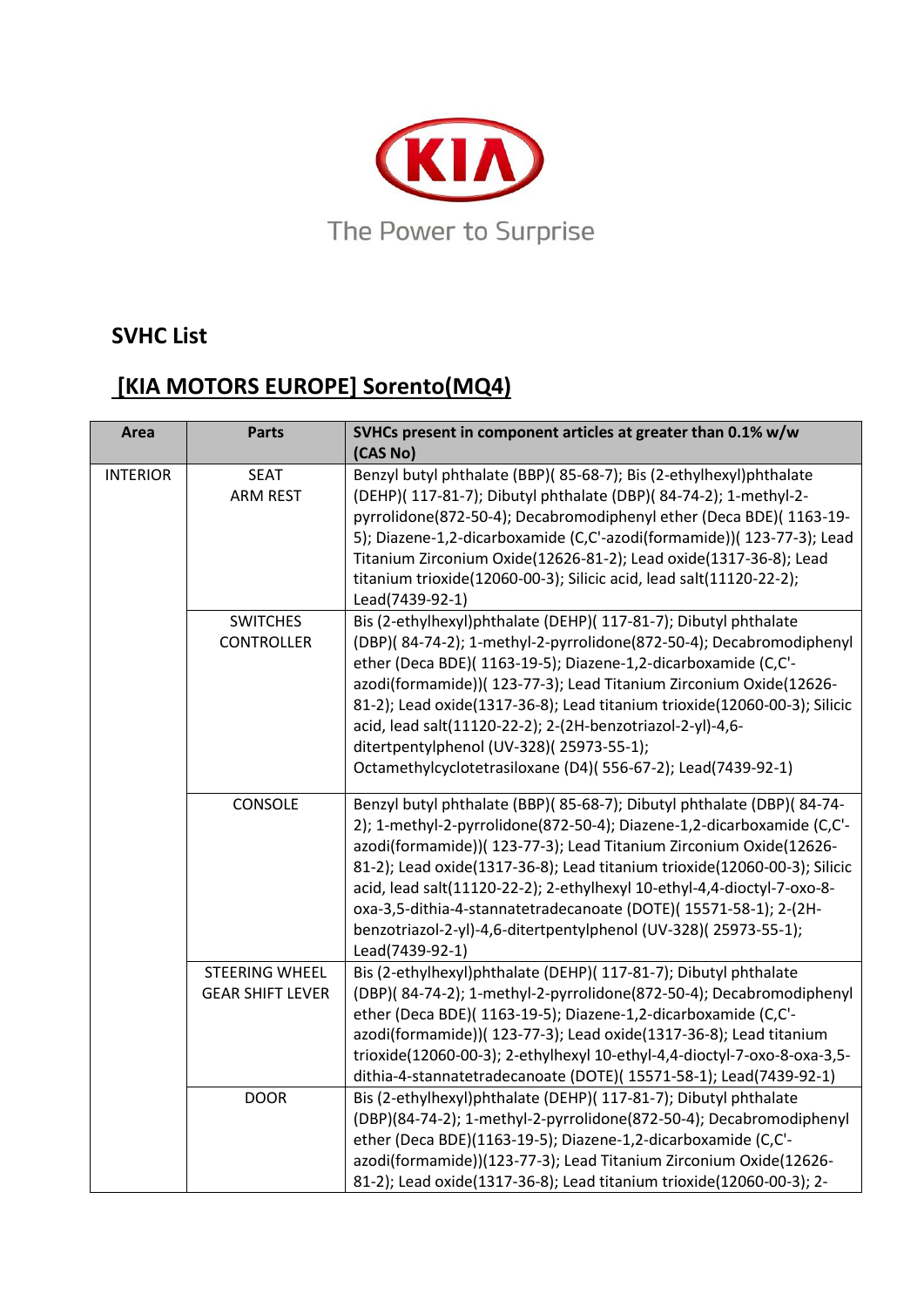|               |                       | ethylhexyl 10-ethyl-4,4-dioctyl-7-oxo-8-oxa-3,5-dithia-4-                   |
|---------------|-----------------------|-----------------------------------------------------------------------------|
|               |                       | stannatetradecanoate (DOTE)(15571-58-1); 2-(2H-benzotriazol-2-yl)-          |
|               |                       | 4,6-ditertpentylphenol (UV-328)(25973-55-1);                                |
|               |                       | Octamethylcyclotetrasiloxane (D4)(556-67-2); Lead(7439-92-1)                |
|               | <b>DISPLAY</b>        | Bis (2-ethylhexyl)phthalate (DEHP)(117-81-7); Dibutyl phthalate             |
|               |                       | (DBP)(84-74-2); 1-methyl-2-pyrrolidone(872-50-4); Lead Titanium             |
|               |                       | Zirconium Oxide(12626-81-2); Lead oxide(1317-36-8); Lead titanium           |
|               |                       | trioxide(12060-00-3); Silicic acid, lead salt(11120-22-2); 2-ethylhexyl 10- |
|               |                       | ethyl-4,4-dioctyl-7-oxo-8-oxa-3,5-dithia-4-stannatetradecanoate             |
|               |                       | (DOTE)(15571-58-1); Lead(7439-92-1); 2-Methylimidazole(693-98-1             |
|               | <b>SEAT BELT</b>      | Bis (2-ethylhexyl)phthalate (DEHP)(117-81-7); Dibutyl phthalate             |
|               | &                     | (DBP)(84-74-2); 1-methyl-2-pyrrolidone(872-50-4); Diazene-1,2-              |
|               | <b>PRETENTIONER</b>   | dicarboxamide (C,C'-azodi(formamide))(123-77-3); Lead oxide(1317-36-        |
|               |                       | 8); Lead titanium trioxide(12060-00-3); Octamethylcyclotetrasiloxane        |
|               |                       | (D4)(556-67-2); Lead(7439-92-1)                                             |
|               | THE OTHERS            | Bis (2-ethylhexyl)phthalate (DEHP)( 117-81-7); Dibutyl phthalate            |
|               |                       | (DBP)(84-74-2); 1-methyl-2-pyrrolidone(872-50-4); Decabromodiphenyl         |
|               |                       | ether (Deca BDE)(1163-19-5); Diazene-1,2-dicarboxamide (C,C'-               |
|               |                       | azodi(formamide))( 123-77-3); Lead Titanium Zirconium Oxide(12626-          |
|               |                       | 81-2); Lead oxide(1317-36-8); Lead titanium trioxide(12060-00-3); Silicic   |
|               |                       | acid, lead salt(11120-22-2); 2-ethylhexyl 10-ethyl-4,4-dioctyl-7-oxo-8-     |
|               |                       | oxa-3,5-dithia-4-stannatetradecanoate (DOTE)(15571-58-1); 2-(2H-            |
|               |                       | benzotriazol-2-yl)-4,6-ditertpentylphenol (UV-328)(25973-55-1);             |
|               |                       | Octamethylcyclotetrasiloxane (D4)(556-67-2); Lead(7439-92-1);               |
|               |                       | Decamethylcyclopentasiloxane(541-02-6);                                     |
|               |                       | 1,6,7,8,9,14,15,16,17,17,18,18-                                             |
|               |                       | Dodecachloropentacyclo[12.2.1.16,9.02,13.05,10]octadeca-7,15-               |
|               |                       | diene(13560-89-9)                                                           |
| <b>ENGINE</b> | <b>HEATER</b>         | Bis (2-ethylhexyl)phthalate (DEHP)( 117-81-7); Dibutyl phthalate            |
| <b>ROOM</b>   | &                     | (DBP)(84-74-2); 1-methyl-2-pyrrolidone(872-50-4); Decabromodiphenyl         |
|               | <b>COOLING UNIT</b>   | ether (Deca BDE)( 1163-19-5); Diazene-1,2-dicarboxamide (C,C'-              |
|               |                       | azodi(formamide))( 123-77-3); Lead oxide(1317-36-8); Lead titanium          |
|               |                       | trioxide(12060-00-3); 2-ethylhexyl 10-ethyl-4,4-dioctyl-7-oxo-8-oxa-3,5-    |
|               |                       | dithia-4-stannatetradecanoate (DOTE)(15571-58-1);                           |
|               |                       | Octamethylcyclotetrasiloxane (D4)(556-67-2);                                |
|               |                       | Decamethylcyclopentasiloxane(541-02-6)                                      |
|               | <b>WIRING HARNESS</b> | Bis (2-ethylhexyl)phthalate (DEHP)(117-81-7); Decabromodiphenyl             |
|               |                       | ether (Deca BDE)(1163-19-5); Diazene-1,2-dicarboxamide (C,C'-               |
|               |                       | azodi(formamide))(123-77-3); Lead Titanium Zirconium Oxide(12626-           |
|               |                       | 81-2); Lead oxide(1317-36-8); Octamethylcyclotetrasiloxane (D4)( 556-       |
|               |                       | 67-2); Decamethylcyclopentasiloxane(541-02-6)                               |
|               | <b>ENGINE</b>         | Benzyl butyl phthalate (BBP)(85-68-7); Bis (2-ethylhexyl)phthalate          |
|               |                       |                                                                             |
|               | <b>TRANSMISSION</b>   | (DEHP)(117-81-7); Dibutyl phthalate (DBP)(84-74-2); Diazene-1,2-            |
|               |                       | dicarboxamide (C,C'-azodi(formamide))(123-77-3); Lead Titanium              |
|               |                       | Zirconium Oxide(12626-81-2); Lead oxide(1317-36-8); Lead titanium           |
|               |                       | trioxide(12060-00-3); Octamethylcyclotetrasiloxane (D4)(556-67-2)           |
|               | THE OTHERS            | Bis (2-ethylhexyl)phthalate (DEHP)( 117-81-7); Dibutyl phthalate            |
|               |                       | (DBP)(84-74-2); 1-methyl-2-pyrrolidone(872-50-4); Decabromodiphenyl         |
|               |                       | ether (Deca BDE)( 1163-19-5); Diazene-1,2-dicarboxamide (C,C'-              |
|               |                       | azodi(formamide))( 123-77-3); Lead Titanium Zirconium Oxide(12626-          |
|               |                       | 81-2); Lead oxide(1317-36-8); Lead titanium trioxide(12060-00-3); Silicic   |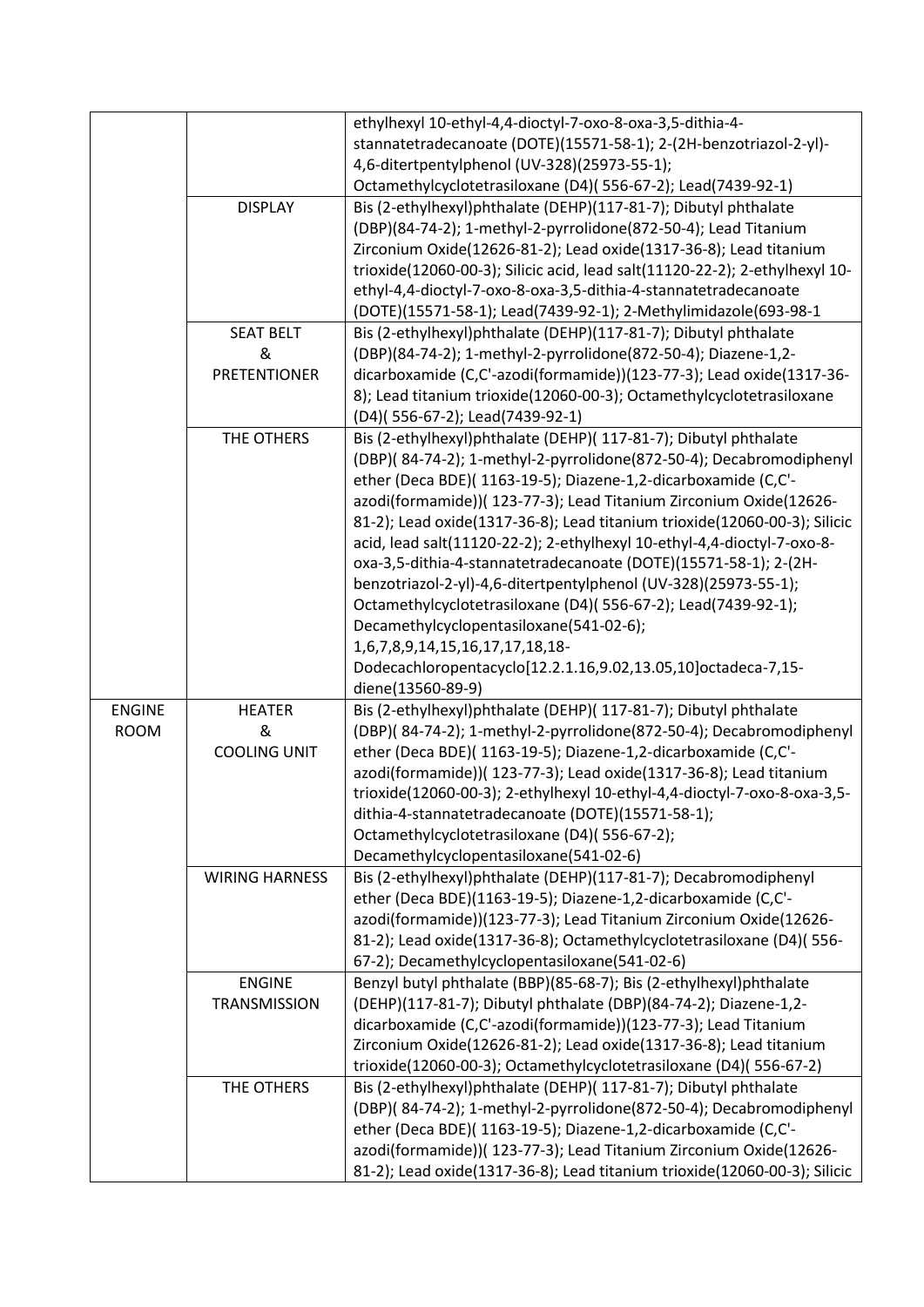|             |                       | acid, lead salt(11120-22-2) ; 1,6,7,8,9,14,15,16,17,17,18,18-             |
|-------------|-----------------------|---------------------------------------------------------------------------|
|             |                       | Dodecachloropentacyclo[12.2.1.16,9.02,13.05,10]octadeca-7,15-             |
|             |                       | diene(13560-89-9); Octamethylcyclotetrasiloxane (D4)(556-67-2);           |
|             |                       | Lead(7439-92-1); Dicyclohexyl-phthalate(84-61-7)                          |
| <b>BODY</b> | <b>GLASS</b>          | Bis (2-ethylhexyl)phthalate (DEHP)( 117-81-7); 1-methyl-2-                |
|             |                       | pyrrolidone(872-50-4); Diazene-1,2-dicarboxamide (C,C'-                   |
|             |                       | azodi(formamide))( 123-77-3); Lead Titanium Zirconium Oxide(12626-        |
|             |                       | 81-2); Lead oxide(1317-36-8); Lead titanium trioxide(12060-00-3)          |
|             | <b>OUTSIDE LAMP</b>   | Bis (2-ethylhexyl)phthalate (DEHP)( 117-81-7); 1-methyl-2-                |
|             | <b>OUTSIDE MIRROR</b> | pyrrolidone(872-50-4); Decabromodiphenyl ether (Deca BDE)(1163-19-        |
|             |                       | 5); Diazene-1,2-dicarboxamide (C,C'-azodi(formamide))( 123-77-3); Lead    |
|             |                       | Titanium Zirconium Oxide(12626-81-2); Lead oxide(1317-36-8); Lead         |
|             |                       | titanium trioxide(12060-00-3); Silicic acid, lead salt(11120-22-2); 2-    |
|             |                       | ethylhexyl 10-ethyl-4,4-dioctyl-7-oxo-8-oxa-3,5-dithia-4-                 |
|             |                       | stannatetradecanoate (DOTE)(15571-58-1);                                  |
|             |                       | Octamethylcyclotetrasiloxane (D4)(556-67-2); Lead(7439-92-1);             |
|             |                       | Decamethylcyclopentasiloxane(541-02-6)                                    |
|             | <b>BUMPER</b>         | Bis (2-ethylhexyl)phthalate (DEHP)(117-81-7); Decabromodiphenyl           |
|             |                       | ether (Deca BDE)(1163-19-5); Diazene-1,2-dicarboxamide (C,C'-             |
|             |                       | azodi(formamide))(123-77-3); Lead Titanium Zirconium Oxide(12626-         |
|             |                       | 81-2); Lead oxide(1317-36-8); Lead titanium trioxide(12060-00-3); Silicic |
|             |                       | acid, lead salt(11120-22-2); 2-(2H-benzotriazol-2-yl)-4,6-                |
|             |                       | ditertpentylphenol (UV-328)(25973-55-1);                                  |
|             |                       | Octamethylcyclotetrasiloxane (D4)(556-67-2); Lead(7439-92-1)              |
|             | THE OTHERS            | Aluminosilicate Refractory Ceramic Fibres( 142844-00-6); Bis (2-          |
|             |                       | ethylhexyl)phthalate (DEHP)(117-81-7); Dibutyl phthalate (DBP)(84-74-     |
|             |                       | 2); 1-methyl-2-pyrrolidone(872-50-4); Decabromodiphenyl ether (Deca       |
|             |                       | BDE)(1163-19-5); Diazene-1,2-dicarboxamide (C,C'-                         |
|             |                       | azodi(formamide))(123-77-3); Lead Titanium Zirconium Oxide(12626-         |
|             |                       | 81-2); Lead oxide(1317-36-8); Lead titanium trioxide(12060-00-3); Silicic |
|             |                       | acid, lead salt(11120-22-2); 2-ethylhexyl 10-ethyl-4,4-dioctyl-7-oxo-8-   |
|             |                       | oxa-3,5-dithia-4-stannatetradecanoate (DOTE)(15571-58-1); 2-(2H-          |
|             |                       | benzotriazol-2-yl)-4,6-ditertpentylphenol (UV-328)(25973-55-1);           |
|             |                       | Octamethylcyclotetrasiloxane (D4)(556-67-2); Lead(7439-92-1);             |
|             |                       | Decamethylcyclopentasiloxane(541-02-6)                                    |

No specific safe use information is required – follow General Safe Use Information for Articles.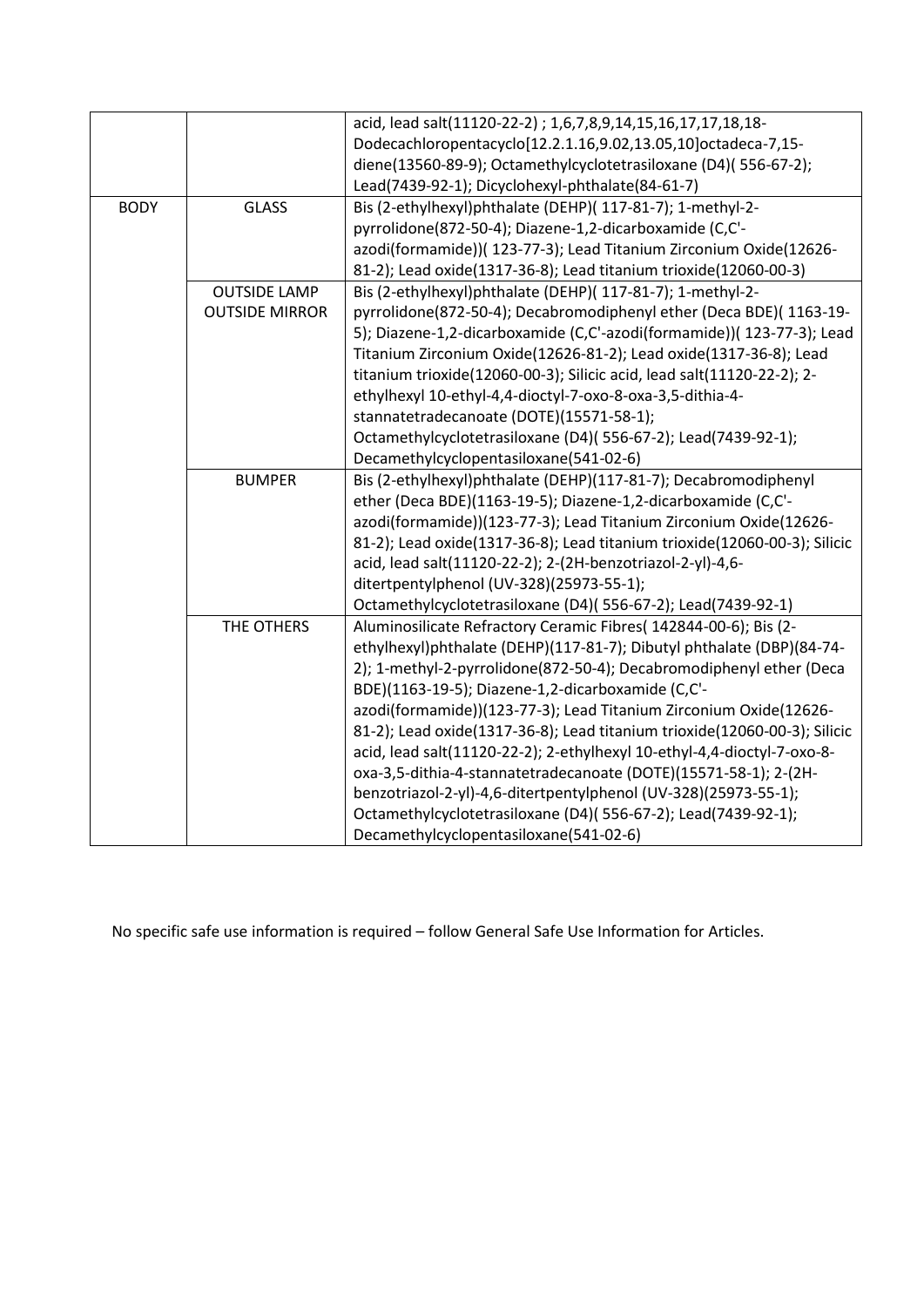

### **SVHC List**

# **[KIA MOTORS EUROPE] Sorento Hybrid(MQ4 HEV)**

| <b>Area</b>     | <b>Parts</b>                                     | SVHCs present in component articles at greater than 0.1% w/w                                                                                                                                                                                                                                                                                                                                                                                                                                                                            |
|-----------------|--------------------------------------------------|-----------------------------------------------------------------------------------------------------------------------------------------------------------------------------------------------------------------------------------------------------------------------------------------------------------------------------------------------------------------------------------------------------------------------------------------------------------------------------------------------------------------------------------------|
|                 |                                                  | (CAS No)                                                                                                                                                                                                                                                                                                                                                                                                                                                                                                                                |
| <b>INTERIOR</b> | <b>SEAT</b><br><b>ARM REST</b>                   | Benzyl butyl phthalate (BBP)(85-68-7); Bis (2-ethylhexyl)phthalate<br>(DEHP)( 117-81-7); Dibutyl phthalate (DBP)( 84-74-2); 1-methyl-2-<br>pyrrolidone(872-50-4); Decabromodiphenyl ether (Deca BDE)(1163-19-<br>5); Diazene-1,2-dicarboxamide (C,C'-azodi(formamide))( 123-77-3); Lead<br>Titanium Zirconium Oxide(12626-81-2); Lead oxide(1317-36-8); Lead<br>titanium trioxide(12060-00-3); Silicic acid, lead salt(11120-22-2);<br>Lead(7439-92-1)                                                                                  |
|                 | <b>SWITCHES</b><br><b>CONTROLLER</b>             | Bis (2-ethylhexyl)phthalate (DEHP)( 117-81-7); Dibutyl phthalate<br>(DBP)(84-74-2); 1-methyl-2-pyrrolidone(872-50-4); Decabromodiphenyl<br>ether (Deca BDE)( 1163-19-5); Diazene-1,2-dicarboxamide (C,C'-<br>azodi(formamide))( 123-77-3); Lead Titanium Zirconium Oxide(12626-<br>81-2); Lead oxide(1317-36-8); Lead titanium trioxide(12060-00-3); Silicic<br>acid, lead salt(11120-22-2); 2-(2H-benzotriazol-2-yl)-4,6-<br>ditertpentylphenol (UV-328)(25973-55-1);<br>Octamethylcyclotetrasiloxane (D4)(556-67-2); Lead(7439-92-1)  |
|                 | CONSOLE                                          | Benzyl butyl phthalate (BBP)(85-68-7); Dibutyl phthalate (DBP)(84-74-<br>2); 1-methyl-2-pyrrolidone(872-50-4); Diazene-1,2-dicarboxamide (C,C'-<br>azodi(formamide))( 123-77-3); Lead Titanium Zirconium Oxide(12626-<br>81-2); Lead oxide(1317-36-8); Lead titanium trioxide(12060-00-3); Silicic<br>acid, lead salt(11120-22-2); 2-ethylhexyl 10-ethyl-4,4-dioctyl-7-oxo-8-<br>oxa-3,5-dithia-4-stannatetradecanoate (DOTE)(15571-58-1); 2-(2H-<br>benzotriazol-2-yl)-4,6-ditertpentylphenol (UV-328)(25973-55-1);<br>Lead(7439-92-1) |
|                 | <b>STEERING WHEEL</b><br><b>GEAR SHIFT LEVER</b> | Bis (2-ethylhexyl)phthalate (DEHP)( 117-81-7); Dibutyl phthalate<br>(DBP)(84-74-2); 1-methyl-2-pyrrolidone(872-50-4); Decabromodiphenyl<br>ether (Deca BDE)( 1163-19-5); Diazene-1,2-dicarboxamide (C,C'-<br>azodi(formamide))( 123-77-3); Lead oxide(1317-36-8); Lead titanium<br>trioxide(12060-00-3); 2-ethylhexyl 10-ethyl-4,4-dioctyl-7-oxo-8-oxa-3,5-<br>dithia-4-stannatetradecanoate (DOTE)(15571-58-1); Lead(7439-92-1)                                                                                                        |
|                 | <b>DOOR</b>                                      | Bis (2-ethylhexyl)phthalate (DEHP)( 117-81-7); Dibutyl phthalate<br>(DBP)(84-74-2); 1-methyl-2-pyrrolidone(872-50-4); Decabromodiphenyl<br>ether (Deca BDE)(1163-19-5); Diazene-1,2-dicarboxamide (C,C'-<br>azodi(formamide))(123-77-3); Lead Titanium Zirconium Oxide(12626-<br>81-2); Lead oxide(1317-36-8); Lead titanium trioxide(12060-00-3); 2-                                                                                                                                                                                   |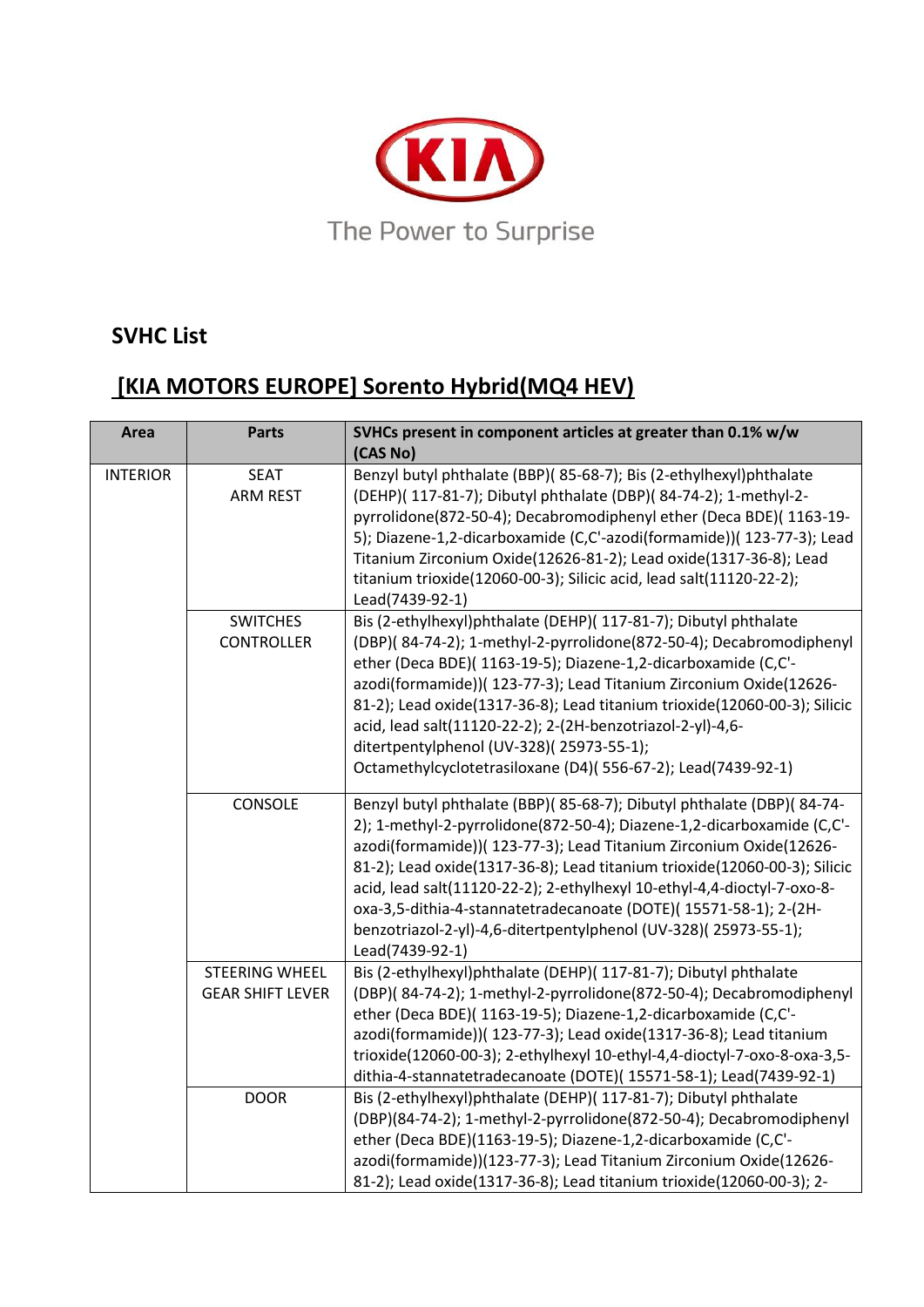|               |                       | ethylhexyl 10-ethyl-4,4-dioctyl-7-oxo-8-oxa-3,5-dithia-4-                   |
|---------------|-----------------------|-----------------------------------------------------------------------------|
|               |                       | stannatetradecanoate (DOTE)(15571-58-1); 2-(2H-benzotriazol-2-yl)-          |
|               |                       | 4,6-ditertpentylphenol (UV-328)(25973-55-1);                                |
|               |                       | Octamethylcyclotetrasiloxane (D4)(556-67-2); Lead(7439-92-1)                |
|               | <b>DISPLAY</b>        | Bis (2-ethylhexyl)phthalate (DEHP)(117-81-7); Dibutyl phthalate             |
|               |                       | (DBP)(84-74-2); 1-methyl-2-pyrrolidone(872-50-4); Lead Titanium             |
|               |                       | Zirconium Oxide(12626-81-2); Lead oxide(1317-36-8); Lead titanium           |
|               |                       | trioxide(12060-00-3); Silicic acid, lead salt(11120-22-2); 2-ethylhexyl 10- |
|               |                       | ethyl-4,4-dioctyl-7-oxo-8-oxa-3,5-dithia-4-stannatetradecanoate             |
|               |                       | (DOTE)(15571-58-1); Lead(7439-92-1); 2-Methylimidazole(693-98-1)            |
|               | <b>SEAT BELT</b>      | Bis (2-ethylhexyl)phthalate (DEHP)(117-81-7); Dibutyl phthalate             |
|               | &                     | (DBP)(84-74-2); 1-methyl-2-pyrrolidone(872-50-4); Diazene-1,2-              |
|               | <b>PRETENTIONER</b>   | dicarboxamide (C,C'-azodi(formamide))(123-77-3); Lead oxide(1317-36-        |
|               |                       | 8); Lead titanium trioxide(12060-00-3); Octamethylcyclotetrasiloxane        |
|               |                       | (D4)(556-67-2); Lead(7439-92-1)                                             |
|               | THE OTHERS            | Bis (2-ethylhexyl)phthalate (DEHP)( 117-81-7); Dibutyl phthalate            |
|               |                       | (DBP)(84-74-2); 1-methyl-2-pyrrolidone(872-50-4); Decabromodiphenyl         |
|               |                       | ether (Deca BDE)( 1163-19-5); Diazene-1,2-dicarboxamide (C,C'-              |
|               |                       |                                                                             |
|               |                       | azodi(formamide))( 123-77-3); Lead Titanium Zirconium Oxide(12626-          |
|               |                       | 81-2); Lead oxide(1317-36-8); Lead titanium trioxide(12060-00-3); Silicic   |
|               |                       | acid, lead salt(11120-22-2); 2-ethylhexyl 10-ethyl-4,4-dioctyl-7-oxo-8-     |
|               |                       | oxa-3,5-dithia-4-stannatetradecanoate (DOTE)(15571-58-1); 2-(2H-            |
|               |                       | benzotriazol-2-yl)-4,6-ditertpentylphenol (UV-328)(25973-55-1);             |
|               |                       | Octamethylcyclotetrasiloxane (D4)(556-67-2); Lead(7439-92-1)                |
| <b>ENGINE</b> | <b>HEATER</b>         | Bis (2-ethylhexyl)phthalate (DEHP)( 117-81-7); Dibutyl phthalate            |
| <b>ROOM</b>   | &                     | (DBP)(84-74-2); 1-methyl-2-pyrrolidone(872-50-4); Decabromodiphenyl         |
|               | <b>COOLING UNIT</b>   | ether (Deca BDE)( 1163-19-5); Diazene-1,2-dicarboxamide (C,C'-              |
|               |                       | azodi(formamide))( 123-77-3); Lead oxide(1317-36-8); Lead titanium          |
|               |                       | trioxide(12060-00-3); 2-ethylhexyl 10-ethyl-4,4-dioctyl-7-oxo-8-oxa-3,5-    |
|               |                       | dithia-4-stannatetradecanoate (DOTE)(15571-58-1);                           |
|               |                       | Octamethylcyclotetrasiloxane (D4)(556-67-2)                                 |
|               | <b>WIRING HARNESS</b> | Bis (2-ethylhexyl)phthalate (DEHP)(117-81-7); Decabromodiphenyl             |
|               |                       | ether (Deca BDE)(1163-19-5); Diazene-1,2-dicarboxamide (C,C'-               |
|               |                       | azodi(formamide))(123-77-3); Lead Titanium Zirconium Oxide(12626-           |
|               |                       | 81-2); Lead oxide(1317-36-8); Octamethylcyclotetrasiloxane (D4)(556-        |
|               |                       | $67-2)$                                                                     |
|               | <b>ENGINE</b>         | Benzyl butyl phthalate (BBP)(85-68-7); Bis (2-ethylhexyl)phthalate          |
|               | <b>TRANSMISSION</b>   | (DEHP)(117-81-7); Dibutyl phthalate (DBP)(84-74-2); Diazene-1,2-            |
|               |                       | dicarboxamide (C,C'-azodi(formamide))(123-77-3); Lead Titanium              |
|               |                       | Zirconium Oxide(12626-81-2); Lead oxide(1317-36-8); Lead titanium           |
|               |                       | trioxide(12060-00-3); Octamethylcyclotetrasiloxane (D4)(556-67-2)           |
|               | THE OTHERS            | Bis (2-ethylhexyl)phthalate (DEHP)( 117-81-7); Dibutyl phthalate            |
|               |                       | (DBP)(84-74-2); 1-methyl-2-pyrrolidone(872-50-4); Decabromodiphenyl         |
|               |                       | ether (Deca BDE)( 1163-19-5); Diazene-1,2-dicarboxamide (C,C'-              |
|               |                       | azodi(formamide))( 123-77-3); Lead Titanium Zirconium Oxide(12626-          |
|               |                       | 81-2); Lead oxide(1317-36-8); Lead titanium trioxide(12060-00-3); Silicic   |
|               |                       | acid, lead salt(11120-22-2) ; 1,6,7,8,9,14,15,16,17,17,18,18-               |
|               |                       | Dodecachloropentacyclo[12.2.1.16,9.02,13.05,10]octadeca-7,15-               |
|               |                       | diene(13560-89-9); Octamethylcyclotetrasiloxane (D4)(556-67-2);             |
|               |                       |                                                                             |
|               |                       | Lead(7439-92-1); Tris(nonylphenyl)phosphite(26523-78-4)                     |
| <b>BODY</b>   | <b>GLASS</b>          | Bis (2-ethylhexyl)phthalate (DEHP)( 117-81-7); 1-methyl-2-                  |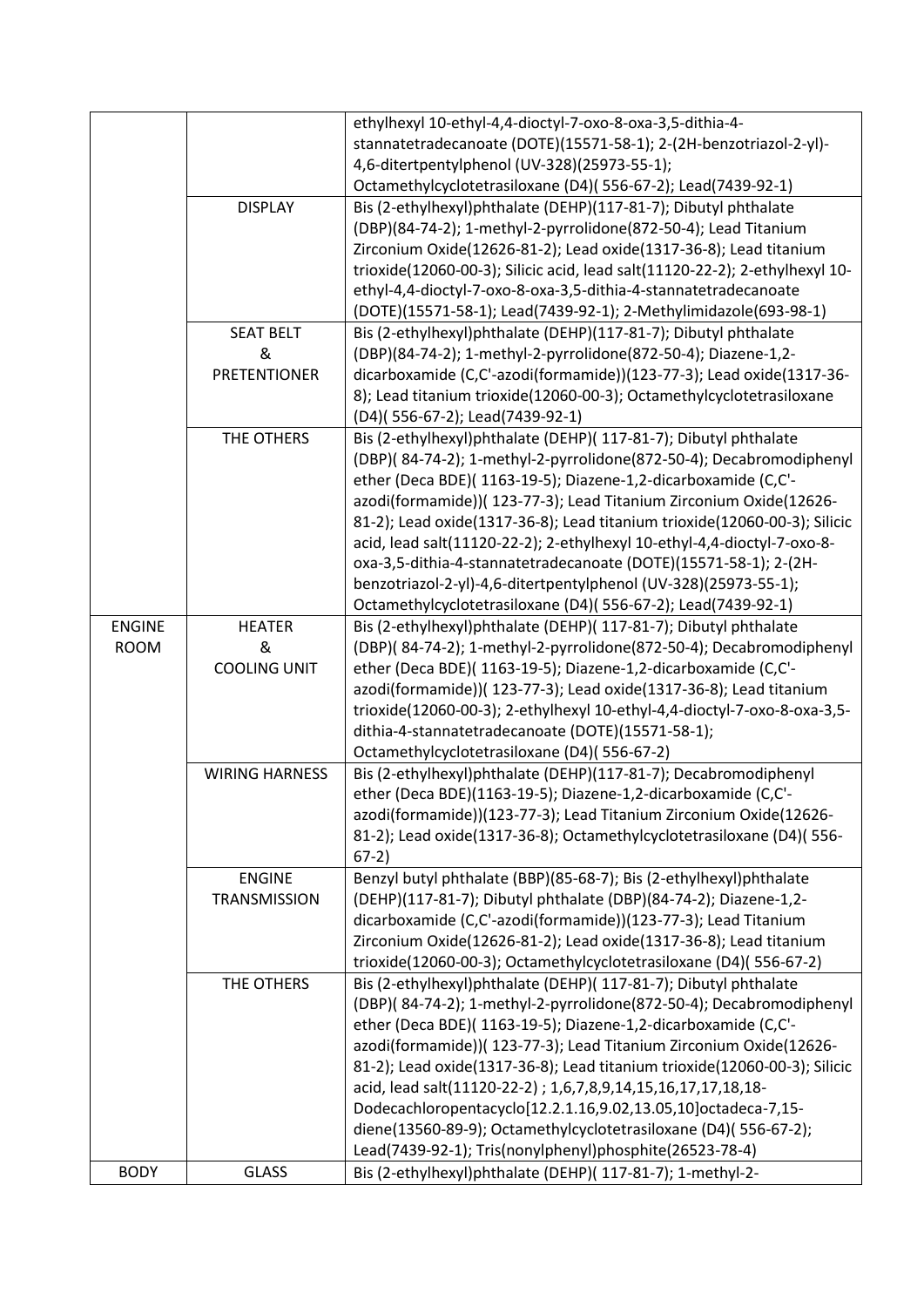|                       | pyrrolidone(872-50-4); Diazene-1,2-dicarboxamide (C,C'-                   |
|-----------------------|---------------------------------------------------------------------------|
|                       | azodi(formamide))( 123-77-3); Lead Titanium Zirconium Oxide(12626-        |
|                       | 81-2); Lead oxide(1317-36-8); Lead titanium trioxide(12060-00-3)          |
| <b>OUTSIDE LAMP</b>   | Bis (2-ethylhexyl)phthalate (DEHP)( 117-81-7); 1-methyl-2-                |
| <b>OUTSIDE MIRROR</b> | pyrrolidone(872-50-4); Decabromodiphenyl ether (Deca BDE)(1163-19-        |
|                       | 5); Diazene-1,2-dicarboxamide (C,C'-azodi(formamide))( 123-77-3); Lead    |
|                       | Titanium Zirconium Oxide(12626-81-2); Lead oxide(1317-36-8); Lead         |
|                       | titanium trioxide(12060-00-3); Silicic acid, lead salt(11120-22-2); 2-    |
|                       | ethylhexyl 10-ethyl-4,4-dioctyl-7-oxo-8-oxa-3,5-dithia-4-                 |
|                       | stannatetradecanoate (DOTE)(15571-58-1);                                  |
|                       | Octamethylcyclotetrasiloxane (D4)(556-67-2); Lead(7439-92-1)              |
| <b>BUMPER</b>         | Bis (2-ethylhexyl)phthalate (DEHP)(117-81-7); Decabromodiphenyl           |
|                       | ether (Deca BDE)(1163-19-5); Diazene-1,2-dicarboxamide (C,C'-             |
|                       | azodi(formamide))(123-77-3); Lead Titanium Zirconium Oxide(12626-         |
|                       | 81-2); Lead oxide(1317-36-8); Lead titanium trioxide(12060-00-3); Silicic |
|                       | acid, lead salt(11120-22-2); 2-(2H-benzotriazol-2-yl)-4,6-                |
|                       | ditertpentylphenol (UV-328)(25973-55-1);                                  |
|                       | Octamethylcyclotetrasiloxane (D4)(556-67-2); Lead(7439-92-1)              |
| THE OTHERS            | Aluminosilicate Refractory Ceramic Fibres( 142844-00-6); Bis (2-          |
|                       | ethylhexyl)phthalate (DEHP)(117-81-7); Dibutyl phthalate (DBP)(84-74-     |
|                       | 2); 1-methyl-2-pyrrolidone(872-50-4); Decabromodiphenyl ether (Deca       |
|                       | BDE)(1163-19-5); Diazene-1,2-dicarboxamide (C,C'-                         |
|                       | azodi(formamide))(123-77-3); Lead Titanium Zirconium Oxide(12626-         |
|                       | 81-2); Lead oxide(1317-36-8); Lead titanium trioxide(12060-00-3); Silicic |
|                       | acid, lead salt(11120-22-2); 2-ethylhexyl 10-ethyl-4,4-dioctyl-7-oxo-8-   |
|                       | oxa-3,5-dithia-4-stannatetradecanoate (DOTE)(15571-58-1); 2-(2H-          |
|                       | benzotriazol-2-yl)-4,6-ditertpentylphenol (UV-328)(25973-55-1);           |
|                       | Octamethylcyclotetrasiloxane (D4)(556-67-2); Lead(7439-92-1)              |

No specific safe use information is required – follow General Safe Use Information for Articles.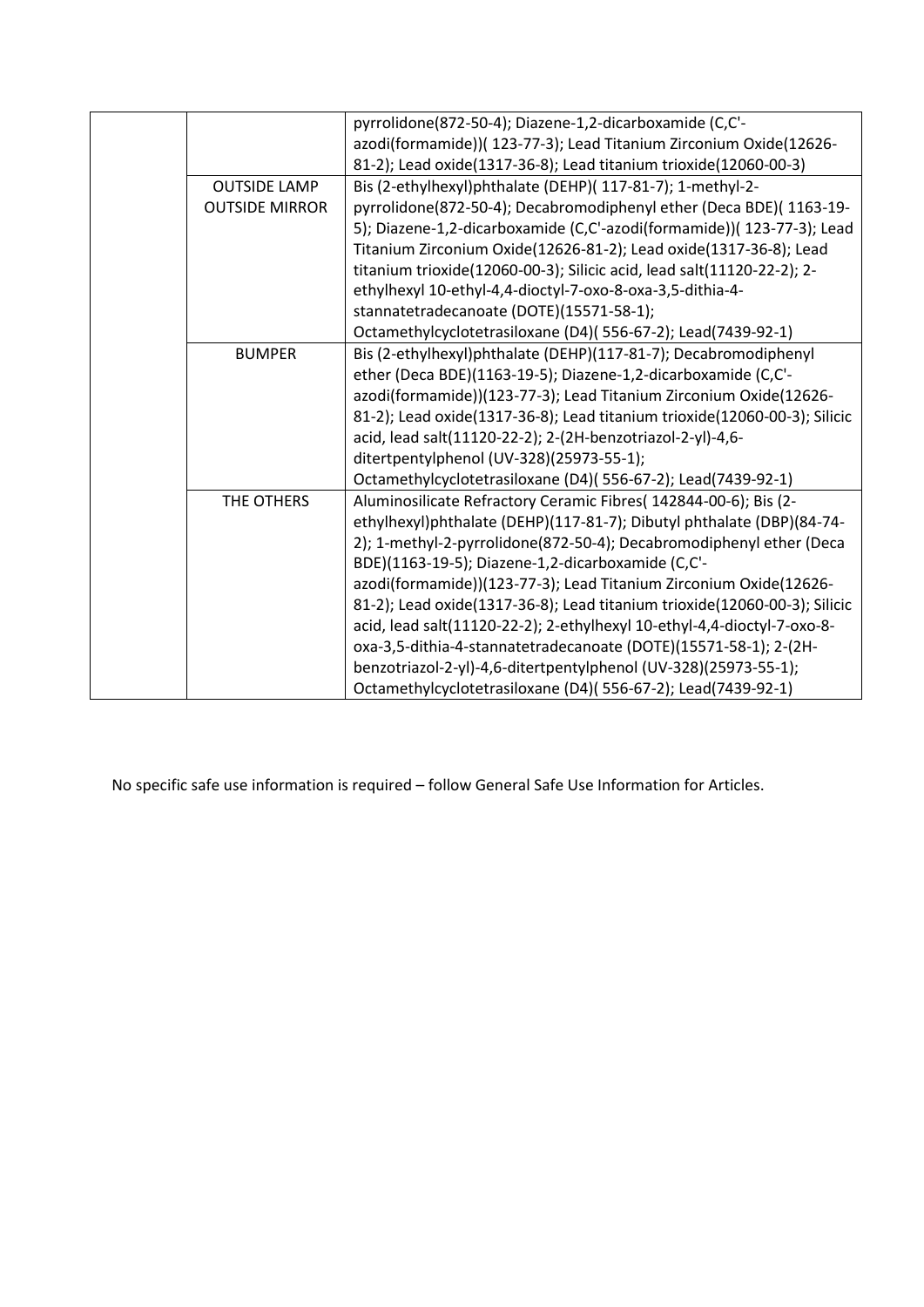

### **SVHC List**

# **[KIA MOTORS EUROPE] Sorento Plug-in Hybrid(MQ4 PHEV)**

| Area            | <b>Parts</b>                                     | SVHCs present in component articles at greater than 0.1% w/w<br>(CAS No)                                                                                                                                                                                                                                                                                                                                                                                                                                                                |
|-----------------|--------------------------------------------------|-----------------------------------------------------------------------------------------------------------------------------------------------------------------------------------------------------------------------------------------------------------------------------------------------------------------------------------------------------------------------------------------------------------------------------------------------------------------------------------------------------------------------------------------|
| <b>INTERIOR</b> | <b>SEAT</b><br><b>ARM REST</b>                   | Benzyl butyl phthalate (BBP)(85-68-7); Bis (2-ethylhexyl)phthalate<br>(DEHP)( 117-81-7); Dibutyl phthalate (DBP)( 84-74-2); 1-methyl-2-<br>pyrrolidone(872-50-4); Decabromodiphenyl ether (Deca BDE)(1163-19-<br>5); Diazene-1,2-dicarboxamide (C,C'-azodi(formamide))( 123-77-3); Lead<br>Titanium Zirconium Oxide(12626-81-2); Lead oxide(1317-36-8); Lead<br>titanium trioxide(12060-00-3); Silicic acid, lead salt(11120-22-2);<br>Lead(7439-92-1)                                                                                  |
|                 | <b>SWITCHES</b><br><b>CONTROLLER</b>             | Bis (2-ethylhexyl)phthalate (DEHP)( 117-81-7); Dibutyl phthalate<br>(DBP)( 84-74-2); 1-methyl-2-pyrrolidone(872-50-4); Decabromodiphenyl<br>ether (Deca BDE)( 1163-19-5); Diazene-1,2-dicarboxamide (C,C'-<br>azodi(formamide))( 123-77-3); Lead Titanium Zirconium Oxide(12626-<br>81-2); Lead oxide(1317-36-8); Lead titanium trioxide(12060-00-3); Silicic<br>acid, lead salt(11120-22-2); 2-(2H-benzotriazol-2-yl)-4,6-<br>ditertpentylphenol (UV-328)(25973-55-1);<br>Octamethylcyclotetrasiloxane (D4)(556-67-2); Lead(7439-92-1) |
|                 | CONSOLE                                          | Benzyl butyl phthalate (BBP)(85-68-7); Dibutyl phthalate (DBP)(84-74-<br>2); 1-methyl-2-pyrrolidone(872-50-4); Diazene-1,2-dicarboxamide (C,C'-<br>azodi(formamide))( 123-77-3); Lead Titanium Zirconium Oxide(12626-<br>81-2); Lead oxide(1317-36-8); Lead titanium trioxide(12060-00-3); Silicic<br>acid, lead salt(11120-22-2); 2-ethylhexyl 10-ethyl-4,4-dioctyl-7-oxo-8-<br>oxa-3,5-dithia-4-stannatetradecanoate (DOTE)(15571-58-1); 2-(2H-<br>benzotriazol-2-yl)-4,6-ditertpentylphenol (UV-328)(25973-55-1);<br>Lead(7439-92-1) |
|                 | <b>STEERING WHEEL</b><br><b>GEAR SHIFT LEVER</b> | Bis (2-ethylhexyl)phthalate (DEHP)( 117-81-7); Dibutyl phthalate<br>(DBP)(84-74-2); 1-methyl-2-pyrrolidone(872-50-4); Decabromodiphenyl<br>ether (Deca BDE)( 1163-19-5); Diazene-1,2-dicarboxamide (C,C'-<br>azodi(formamide))( 123-77-3); Lead oxide(1317-36-8); Lead titanium<br>trioxide(12060-00-3); 2-ethylhexyl 10-ethyl-4,4-dioctyl-7-oxo-8-oxa-3,5-<br>dithia-4-stannatetradecanoate (DOTE)(15571-58-1); Lead(7439-92-1)                                                                                                        |
|                 | <b>DOOR</b>                                      | Bis (2-ethylhexyl)phthalate (DEHP)( 117-81-7); Dibutyl phthalate<br>(DBP)(84-74-2); 1-methyl-2-pyrrolidone(872-50-4); Decabromodiphenyl<br>ether (Deca BDE)(1163-19-5); Diazene-1,2-dicarboxamide (C,C'-<br>azodi(formamide))(123-77-3); Lead Titanium Zirconium Oxide(12626-<br>81-2); Lead oxide(1317-36-8); Lead titanium trioxide(12060-00-3); 2-                                                                                                                                                                                   |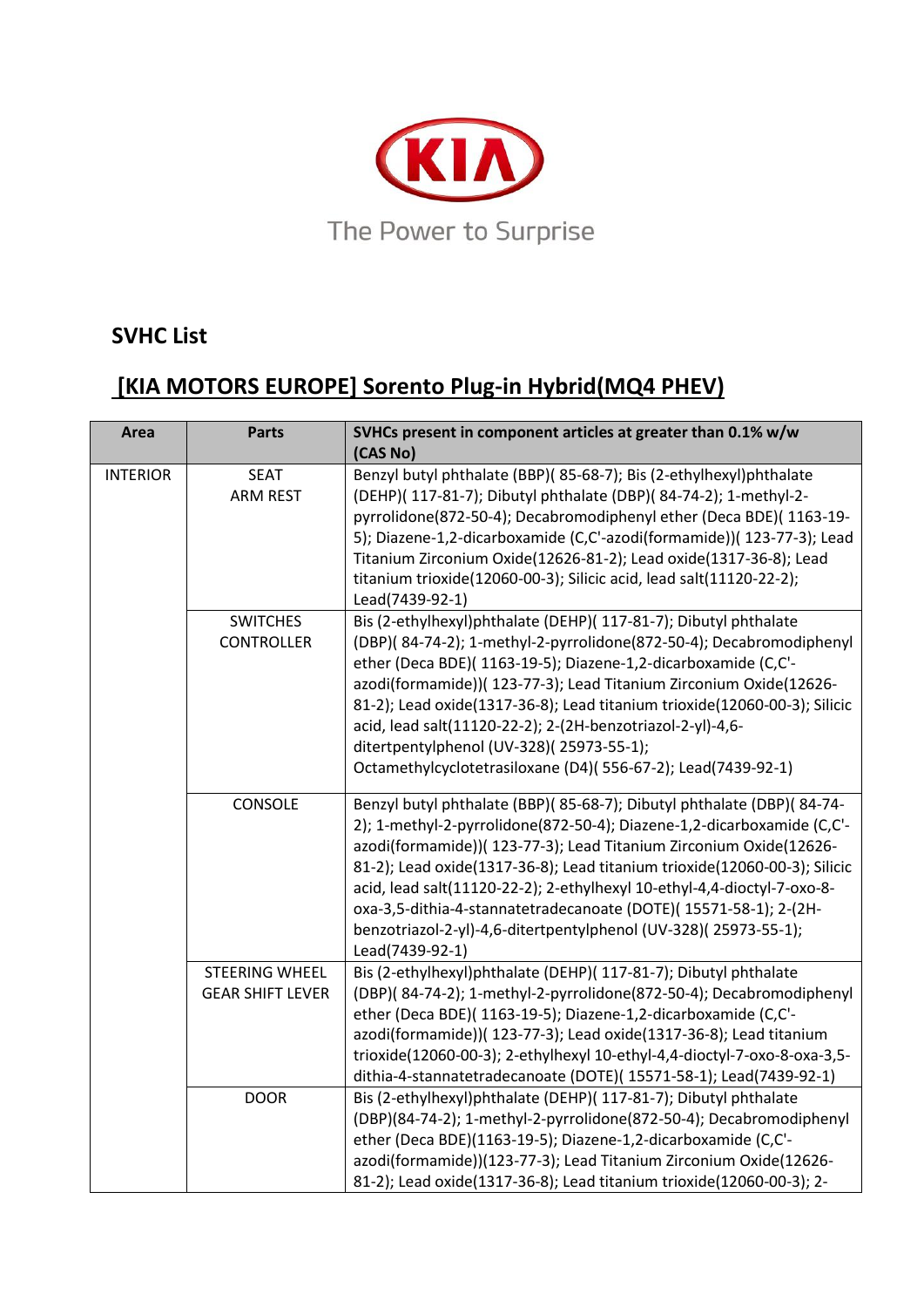|               |                       | ethylhexyl 10-ethyl-4,4-dioctyl-7-oxo-8-oxa-3,5-dithia-4-                   |
|---------------|-----------------------|-----------------------------------------------------------------------------|
|               |                       | stannatetradecanoate (DOTE)(15571-58-1); 2-(2H-benzotriazol-2-yl)-          |
|               |                       | 4,6-ditertpentylphenol (UV-328)(25973-55-1);                                |
|               |                       | Octamethylcyclotetrasiloxane (D4)(556-67-2); Lead(7439-92-1)                |
|               | <b>DISPLAY</b>        | Bis (2-ethylhexyl)phthalate (DEHP)(117-81-7); Dibutyl phthalate             |
|               |                       | (DBP)(84-74-2); 1-methyl-2-pyrrolidone(872-50-4); Lead Titanium             |
|               |                       | Zirconium Oxide(12626-81-2); Lead oxide(1317-36-8); Lead titanium           |
|               |                       | trioxide(12060-00-3); Silicic acid, lead salt(11120-22-2); 2-ethylhexyl 10- |
|               |                       | ethyl-4,4-dioctyl-7-oxo-8-oxa-3,5-dithia-4-stannatetradecanoate             |
|               |                       | (DOTE)(15571-58-1); Lead(7439-92-1); 2-Methylimidazole(693-98-1)            |
|               | <b>SEAT BELT</b>      | Bis (2-ethylhexyl)phthalate (DEHP)(117-81-7); Dibutyl phthalate             |
|               | &                     | (DBP)(84-74-2); 1-methyl-2-pyrrolidone(872-50-4); Diazene-1,2-              |
|               | <b>PRETENTIONER</b>   | dicarboxamide (C,C'-azodi(formamide))(123-77-3); Lead oxide(1317-36-        |
|               |                       | 8); Lead titanium trioxide(12060-00-3); Octamethylcyclotetrasiloxane        |
|               |                       | (D4)(556-67-2); Lead(7439-92-1)                                             |
|               | THE OTHERS            | Bis (2-ethylhexyl)phthalate (DEHP)( 117-81-7); Dibutyl phthalate            |
|               |                       | (DBP)(84-74-2); 1-methyl-2-pyrrolidone(872-50-4); Decabromodiphenyl         |
|               |                       | ether (Deca BDE)( 1163-19-5); Diazene-1,2-dicarboxamide (C,C'-              |
|               |                       | azodi(formamide))( 123-77-3); Lead Titanium Zirconium Oxide(12626-          |
|               |                       | 81-2); Lead oxide(1317-36-8); Lead titanium trioxide(12060-00-3); Silicic   |
|               |                       | acid, lead salt(11120-22-2); 2-ethylhexyl 10-ethyl-4,4-dioctyl-7-oxo-8-     |
|               |                       | oxa-3,5-dithia-4-stannatetradecanoate (DOTE)(15571-58-1); 2-(2H-            |
|               |                       | benzotriazol-2-yl)-4,6-ditertpentylphenol (UV-328)(25973-55-1);             |
|               |                       | Octamethylcyclotetrasiloxane (D4)(556-67-2); Lead(7439-92-1)                |
| <b>ENGINE</b> | <b>HEATER</b>         | Bis (2-ethylhexyl)phthalate (DEHP)( 117-81-7); Dibutyl phthalate            |
| <b>ROOM</b>   | &                     | (DBP)(84-74-2); 1-methyl-2-pyrrolidone(872-50-4); Decabromodiphenyl         |
|               | <b>COOLING UNIT</b>   | ether (Deca BDE)( 1163-19-5); Diazene-1,2-dicarboxamide (C,C'-              |
|               |                       | azodi(formamide))( 123-77-3); Lead oxide(1317-36-8); Lead titanium          |
|               |                       | trioxide(12060-00-3); 2-ethylhexyl 10-ethyl-4,4-dioctyl-7-oxo-8-oxa-3,5-    |
|               |                       | dithia-4-stannatetradecanoate (DOTE)(15571-58-1);                           |
|               |                       |                                                                             |
|               |                       | Octamethylcyclotetrasiloxane (D4)(556-67-2)                                 |
|               | <b>WIRING HARNESS</b> | Bis (2-ethylhexyl)phthalate (DEHP)(117-81-7); Decabromodiphenyl             |
|               |                       | ether (Deca BDE)(1163-19-5); Diazene-1,2-dicarboxamide (C,C'-               |
|               |                       | azodi(formamide))(123-77-3); Lead Titanium Zirconium Oxide(12626-           |
|               |                       | 81-2); Lead oxide(1317-36-8); Octamethylcyclotetrasiloxane (D4)(556-        |
|               |                       | 67-2); Decamethylcyclopentasiloxane(541-02-6)                               |
|               | <b>ENGINE</b>         | Benzyl butyl phthalate (BBP)(85-68-7); Bis (2-ethylhexyl)phthalate          |
|               | <b>TRANSMISSION</b>   | (DEHP)(117-81-7); Dibutyl phthalate (DBP)(84-74-2); Diazene-1,2-            |
|               |                       | dicarboxamide (C,C'-azodi(formamide))(123-77-3); Lead Titanium              |
|               |                       | Zirconium Oxide(12626-81-2); Lead oxide(1317-36-8); Lead titanium           |
|               |                       | trioxide(12060-00-3); Octamethylcyclotetrasiloxane (D4)(556-67-2)           |
|               | THE OTHERS            | Bis (2-ethylhexyl)phthalate (DEHP)( 117-81-7); Dibutyl phthalate            |
|               |                       | (DBP)(84-74-2); 1-methyl-2-pyrrolidone(872-50-4); Decabromodiphenyl         |
|               |                       | ether (Deca BDE)( 1163-19-5); Diazene-1,2-dicarboxamide (C,C'-              |
|               |                       | azodi(formamide))( 123-77-3); Lead Titanium Zirconium Oxide(12626-          |
|               |                       | 81-2); Lead oxide(1317-36-8); Lead titanium trioxide(12060-00-3); Silicic   |
|               |                       | acid, lead salt(11120-22-2) ; 1,6,7,8,9,14,15,16,17,17,18,18-               |
|               |                       | Dodecachloropentacyclo[12.2.1.16,9.02,13.05,10]octadeca-7,15-               |
|               |                       | diene(13560-89-9); Octamethylcyclotetrasiloxane (D4)(556-67-2);             |
|               |                       | Lead(7439-92-1); Decamethylcyclopentasiloxane(541-02-6);                    |
|               |                       | Tris(nonylphenyl)phosphite(26523-78-4)                                      |